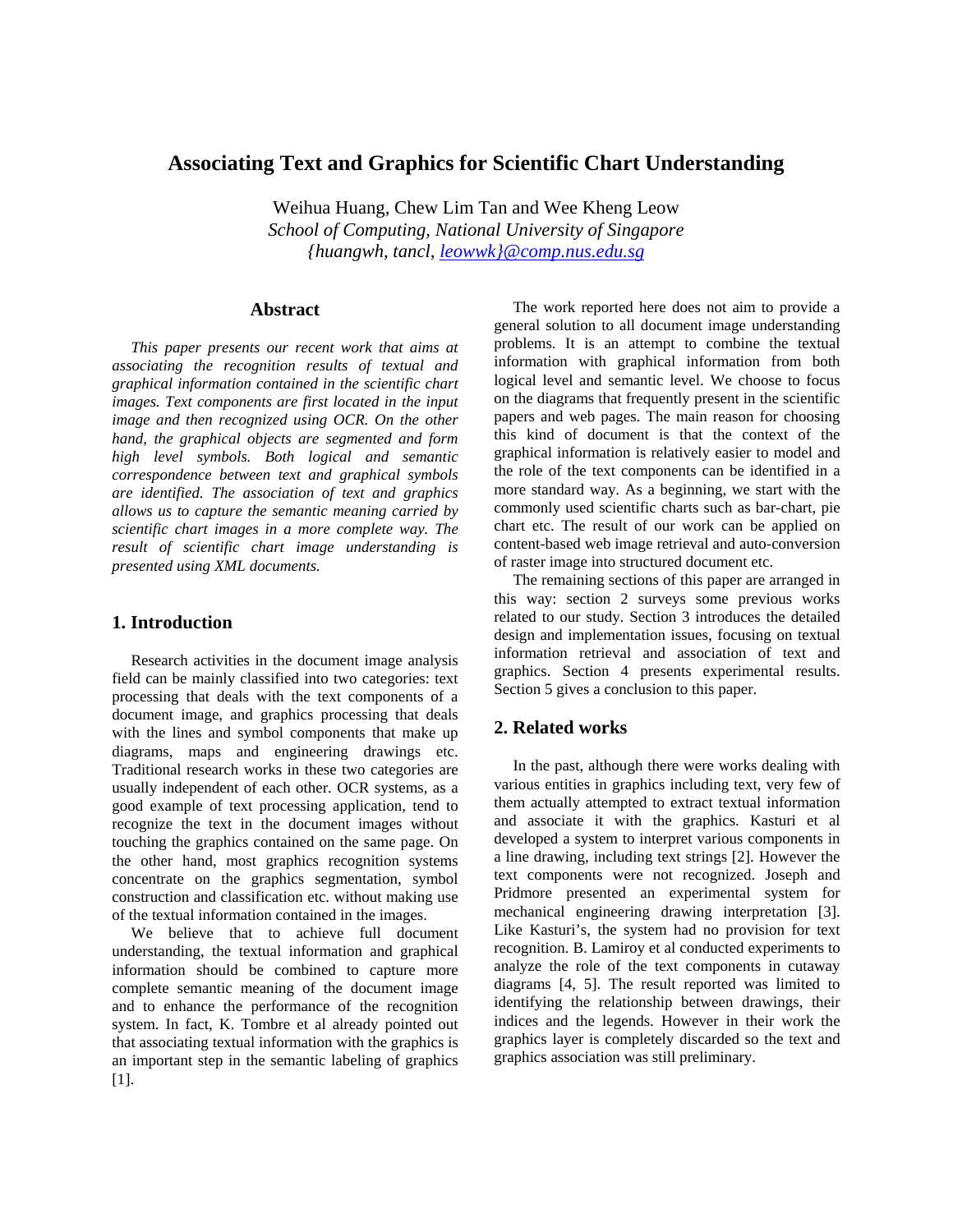In recent years, works on chart recognition have been continuously reported. Futrelle et al presented a diagram understanding system based on graphics constraint grammars to recognize x-y data graphs and gene diagrams [6], with the major assumption of proper graphics segmentation which is difficult to achieve. Yokokura et al proposed a schema-based framework to graphically describe the layout relationship information of the bar charts [7] based on vertical and horizontal projections. The bar chart styles that can be recognized are restricted due to the simplicity of the method. Zhou et al applied Houghbased techniques to achieve bar chart detection and segmentation [8]. Later they also proposed a learningbased chart recognition paradigm using Hidden Markov Models [9]. In both cases the main focus was only on the low-level features in the input image, without touching the semantic meanings in the chart. In all works mentioned above, textual information was not retrieved and thus was never combined with graphical information.



**Figure 1. Overview of the proposed system**

#### **3. Design and implementation issues**

The system proposed here handles both textual and graphical information. There are four main modules: text/graphics separation module, text recognition module, graphics recognition module and text/graphics association module. Figure 1 shows the flow of control in the system. The basic scheme here is to recognize the text and graphics in the input image separately, and then combine the two kinds of information to achieve full understanding of the input image. Text/graphics association is performed in the chart understanding module. The combined recognition result is captured using XML description for future interpretation. The details of the graphics recognition module can be found in our previous paper [10]. The outcome of the module includes major chart components and information about the chart type. In this paper, we will focus on the design and implementation of the text retrieval module and the text/graphics association module.

#### **3.1. Retrieving textual information**

Text/graphics separation is done through connected component analysis. A series of filters are applied to all the components in the image to classify them into text and graphics. The text and graphics classified are stored as two separate images that will be processed by two different modules in the system later.

Text groups are formed through the calculation of

$$
G = C_1.C_2 / r^2
$$

 $\frac{Symoot}{Symoot}$  where C1 and C2 are the sizes of the two components and r is the distance between the centers of the components. If G is greater than a threshold value, then the components belong to the same text group. The advantage of this method is that text groups in different orientations can all be handled efficiently.

> OCR is then applied to each text group to recognize its content. The result of text recognition is further classified as a string or a number (integer or floating point number). The value of the number is obtained through parsers. Text information obtained will be recorded as: string/number + x-y coordinates.

generation During textual information retrieval, there are mainly two sources of error: the error in text/graphics separation and the error in the character recognition process. Text/graphics separation errors come from text touching graphics which connected component analysis fails to handle. There are techniques proposed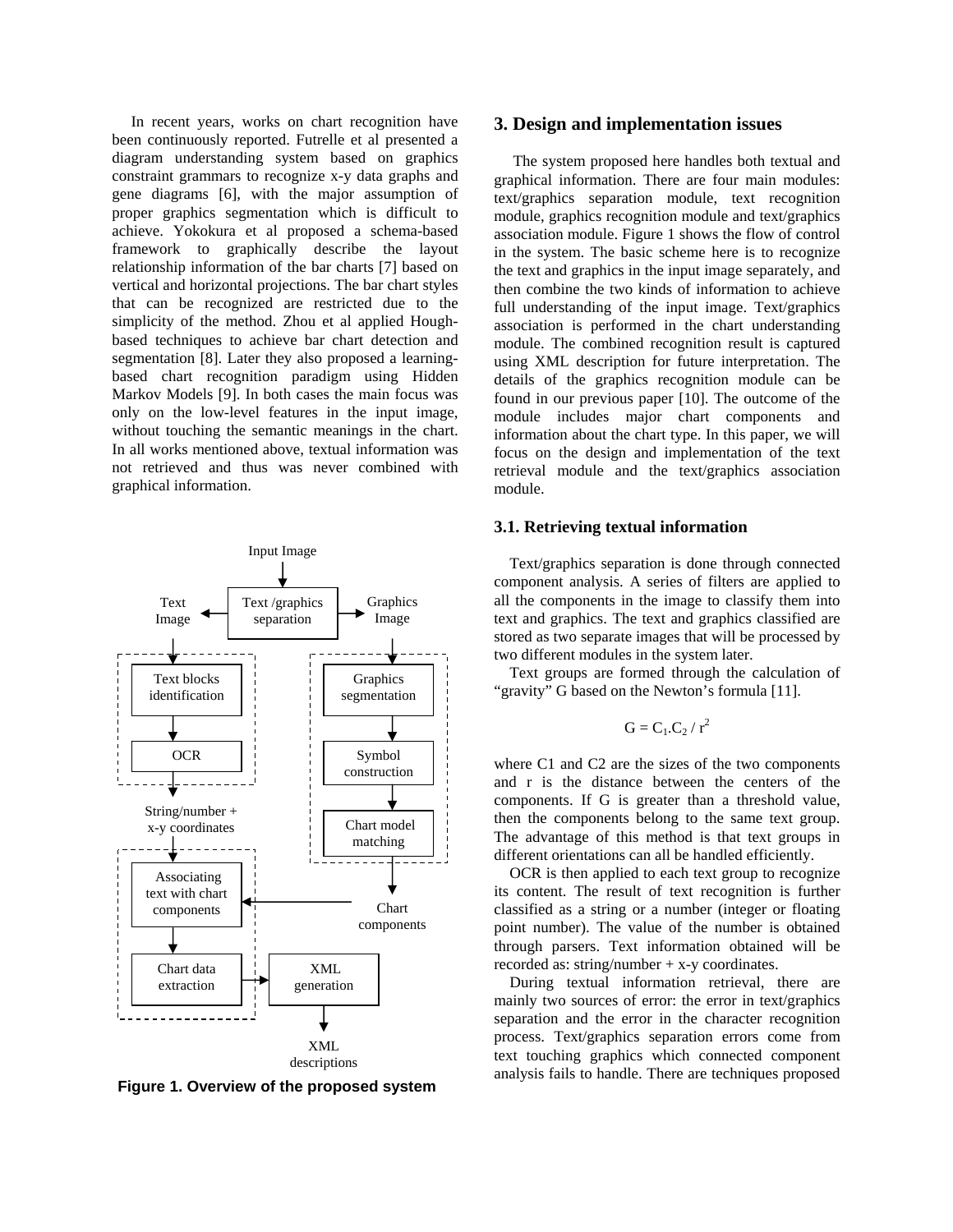that deals with separating touching text and graphics, and they can be applied to reduce the errors [12]. OCR error rate heavily depends on the quality of the document. Since the OCR implementation is not the main focus of our project, we choose to manually correct the errors. To guarantee the performance of the whole system, the errors here should be minimized. Figure 2 gives an example of textual information retrieval.



[623, 226] to [647, 246], content "17"

[721, 226] to [770, 247], content "1930"

[283, 255] to [504, 292], content "Time of day"



# **Figure 2. Obtaining the textual information**  $\begin{bmatrix} 1 \end{bmatrix}$  Area above the plot area;<br>2) Area below the plot area;

#### **3.2. Text-graphics association on logical level**

There are two levels of text-graphics association: logical level and semantic level. On the logical level, we are interested in "what is the role of a text block in the chart?" In the case of scientific chart, logical association between text and graphics is obtained by examining the spatial relationship between the text blocks and the chart components.

In a chart image, text plays a number of logical roles. We summarize them into six main categories:

- *Caption*, including the title of the chart and sometimes additional descriptions.
- *Axis\_title*, the name of an axis.
- *Axis\_label*, defining the scope/range of an axis as well as the data type (string or number).
- Legend, distinguishing multiple data series. There is a small graphical object in front of the text in a legend.
- *Data\_value*. Sometimes the value of the data is directly shown inside or near the data components. *Data\_value* is required to be a number.
- *Others*. Any other supplementary description of the chart content.

If we treat these logical roles as a set of tags, then finding the logical association becomes a task of tagging the text blocks. Let's denote the tagging process as  $\phi(C)$ , where *C* is the input chart image. We define  $P(R, A, T)$  as a joint probability distribution associated with each chart type, and each joint probability  $P(r_i, t_i, a_k)$  shows the probability that the  $i_{th}$ text block of type  $t_i$  has logical role  $r_i$  in the  $k_{th}$  area  $a_k$ in *C*. The type  $t_i$  is either string or number. The available set of logic roles *R* depends on the type of the chart (which is already determined through graphics recognition module). To obtain *P(R, A, T)*, a set of training images for each chart type are used to calculate individual probability values. In the understanding phase, given *A* and *T,* our task is to find out the best way to tag the text such that:

$$
\phi(C) = \arg \max_{R} P(R, A, T)
$$

Now the remaining question is how to divide the chart image into a set of areas *A*. Firstly the area inside the data components and the area outside the data components are separated. For a chart type with x-y axes, the area outside the data components is further divided based on the plot area. Then we have: (c) Text location and OCR result

- 
- 
- 3) Area on the left hand side of the plot area;
- 4) Area on the right hand side of the plot area;
- 5) Area within the plot area.

For chart types without x-y axes, such as a pie chart, the division is done similarly, but based on the position of the data components themselves instead of the plot area.

On the logical level, graphical information provides evidence about the chart type that further determines the available text roles. It also affects the detailed area division for text block tagging. Without graphical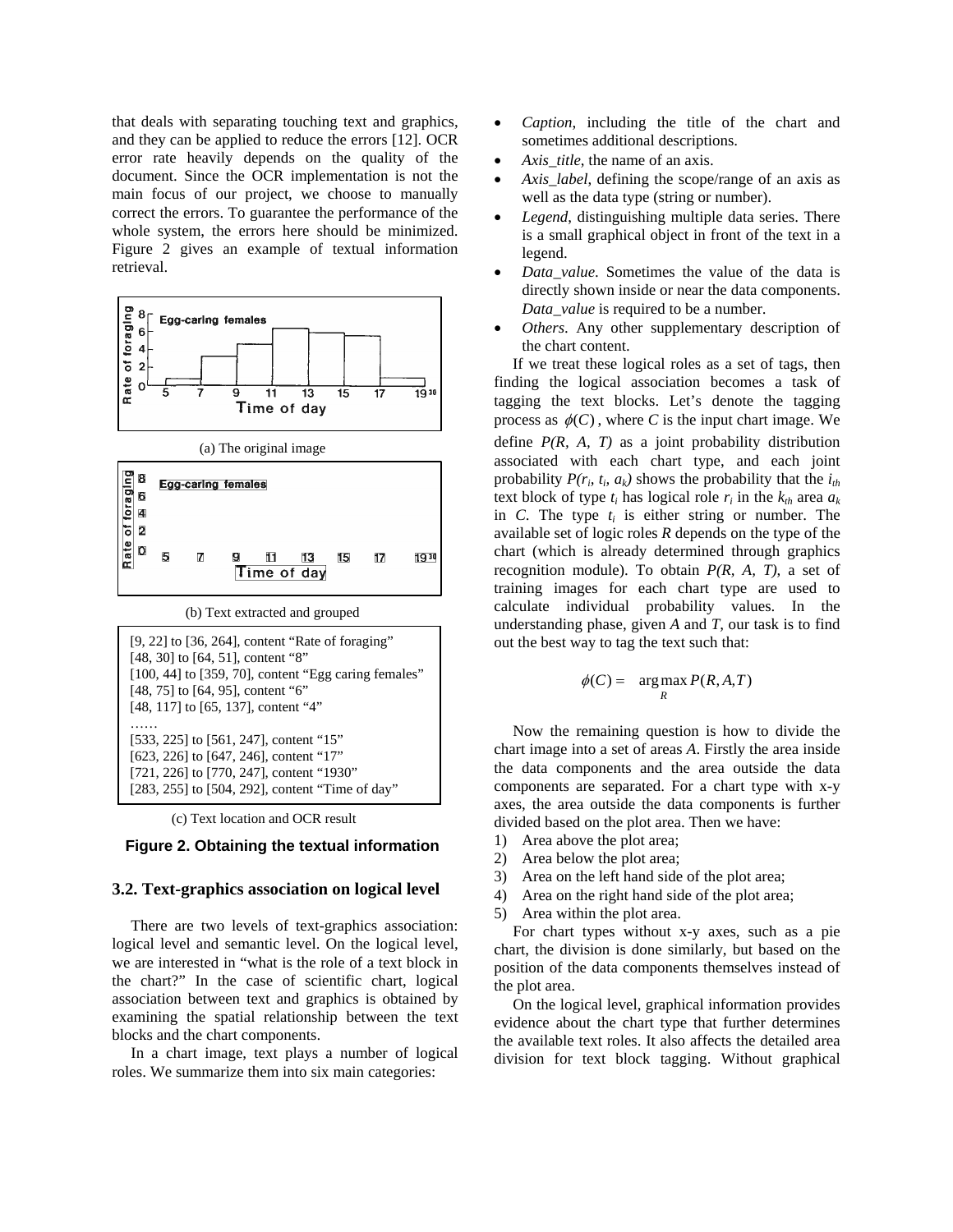information, the logical role of a text block can hardly be determined.

#### **3.3. Text-graphics association on semantic level**

The next step is to achieve semantic association between text and graphics which is more challenging. The goal here is to extract the absolute data values based on the chart components obtained from the graphics recognition module together with the text blocks whose logical role is determined. The steps involved are:

- (a) To estimate the absolute data value. Without losing generality, let's assume the x axis represents the index of the data component and y axis determines the value of the data component. Let  $l_m$  and  $l_n$  be two neighboring labels along the y axis, then define *step\_value* as |value of  $l_m$  – value of *ln*| and *step\_dist* as *Distance*(center of *lm*, center of  $l_n$ ). Absolute value of data component  $c_i$  is calculated as: Distance(*Aci*, y-axis) \* *step\_value* /  $step\_dist$ , where  $Ac_i$  is the attribute of  $c_i$  that correlates with the data value, such as the height of a bar in the bar chart.
- (b) If *data\_value* associated with the data component is available, then there are two cases:
	- i. If *data\_value* agrees with the estimated data value obtained from part (a), then *data\_value* is picked.
	- ii. If the difference between *data\_value* and the estimated data value is too large, then *data\_value* is treated as a false value (which is cause by an error on the logical level) and the estimated data value is picked.

Note that step (a) shown above only works for chart with x-y axes. At the moment, pie chart is the only chart type without x-y axes. In a pie chart, the original data values are relative values, thus step (a) is not necessary. The detection of chart type is done in the graphics recognition module [10].

The association between text and graphics on the semantic level allows us to extract absolute data values, which is not achievable without textual information.

#### **3.4. Generating XML description**

Based on the text recognized and the data values extracted, we can generate an XML description for the chart image. The document <chart> contains the following parts:

• <caption>, the title of the chart and the description of the chart.

- $\langle x \rangle$  axis and  $\langle y \rangle$  axis  $\langle x \rangle$ . The existence of x-y axes depends on the type of the chart. If they exist, <x\_axis\_title> and <y\_axis\_title> give titles to the axes and <labels> contains a set of <label> that defines the scope/range of each axis.
- <data\_set>, the data values extracted from the chart image. Each data entry has an <index> which is automatically generated, and a <value>.
- <legend>, <mark> and <description>. Generally speaking, a chart with single data series does not need legends. <mark> is an attribute such as a small sample of color or texture etc. to represent a unique data series. <description> contains the text string that describes one legend.

<?xml version="1.0"?><!--chart\_recognized.xml--> <?xml-stylesheet type="text/xsl" href="chartXML.xsl"?> <!DOCTYPE chart [ <!ELEMENT chart (caption, x\_axis, y\_axis, data\_set )> <!ELEMENT caption ( #PCDATA) > <!ELEMENT x\_axis ( x\_axis\_title, labels )> <!ELEMENT y\_axis ( y\_axis\_title, labels )> <!ELEMENT labels ( label+ )> <!ELEMENT label ( #PCDATA )> <!ELEMENT x\_axis\_title ( #PCDATA )> <!ELEMENT y\_axis\_title ( #PCDATA )> <!ELEMENT data\_set ( data+ )> <!ELEMENT data ( index, value )> <!ELEMENT index ( #PCDATA )> <!ELEMENT value ( #PCDATA )> ]> <chart> <x\_axis><x\_axis\_title>Time of day</x\_axis\_title> <labels><label>5</label> …… <label>1930</label></labels></x\_axis> <y\_axis><y\_axis\_title>Rate of foraging</y\_axis\_title> <labels><label>0</label> …… <label>8</label></labels></y\_axis> <data\_set> <data><index>1</index><value>0.819</value></data> <data><index>2</index><value>3.273</value></data> …… <data><index>7</index><value>0.864</value></data> </data\_set></chart>

# **Figure 3. Example of an XML description**

To transform an XML description file into something that can be viewed using the browser, an XML style sheet is needed. The current choice is to parse the XML descriptions into an HTML table. Due to space limitation, the XML style sheet is not discussed in detail here. Figure 3 shows the XML description of the chart image in Figure 2(a).